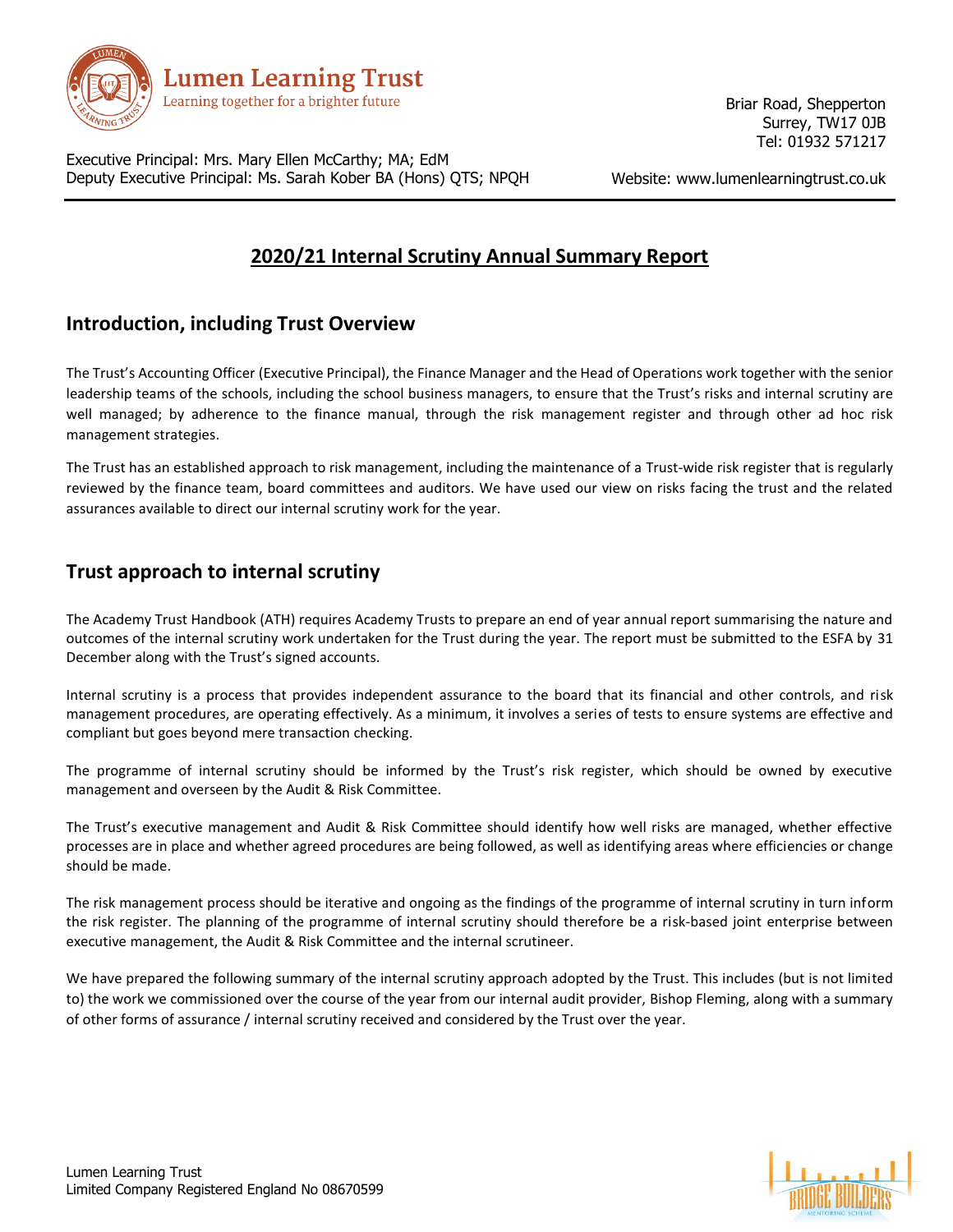## **Work performed by Bishop Fleming**

During a two day visit in June 2021, Bishop Fleming performed testing on a number of key financial control processes operating at the Trust across the following areas.

- Bank and Cash
- **•** Budgets and Financial Monitoring
- Compliance
- Credit Cards
- **•** Expenditure
- Fixed Assets
- Income
- Payroll

The findings from their work are summarised below. As a result of their testing, Bishop Fleming raised 9 low-level recommendations in the following areas:

| <b>Review area</b>                      | <b>Number of recommendations</b> |  |              |
|-----------------------------------------|----------------------------------|--|--------------|
|                                         |                                  |  |              |
| Bank and cash                           |                                  |  |              |
| <b>Budgets and Financial Monitoring</b> |                                  |  | $\mathbf{1}$ |
| Compliance                              |                                  |  | 3            |
| Credit cards                            |                                  |  |              |
| Expenditure                             |                                  |  | 3            |
| <b>Fixed assets</b>                     |                                  |  | $\mathbf{1}$ |
| Income and debtors                      |                                  |  |              |
| Payroll                                 |                                  |  | $\mathbf{1}$ |
| <b>Total</b>                            |                                  |  |              |

For reference, the traffic light system colour key for internal assurance recommendations is as follows:



Financial - Observations refer to issues that are so fundamental to the system of internal control that management should address immediately to minimise the risk of a material misstatement within the financial statements.

Governance – Observations that are fundamental to good governance and should be addressed immediately to minimise the risk of governance failings.